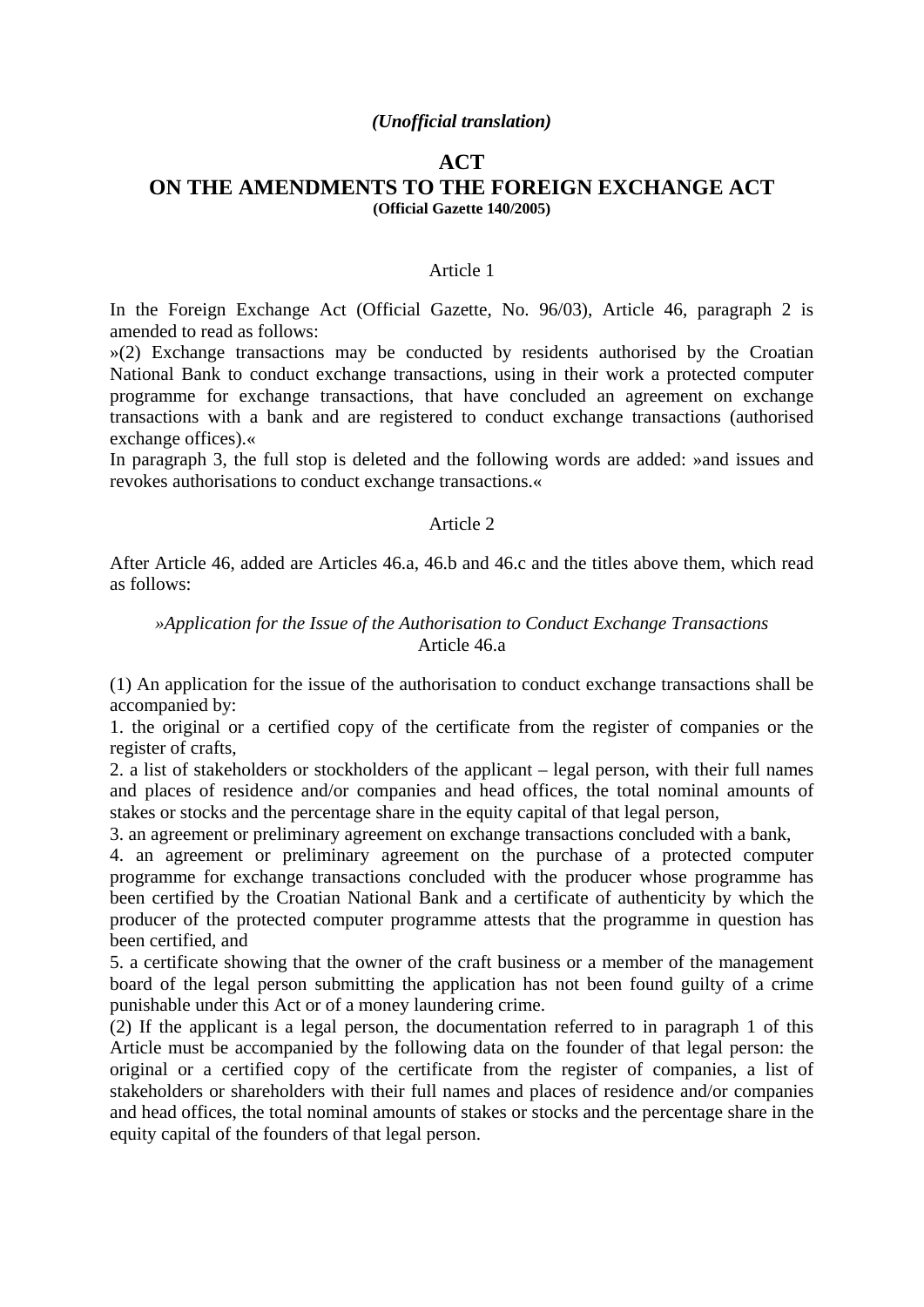# *Deciding on the Application for the Issue of the Authorisation to Conduct Exchange Transactions*

## Article 46.b

(1) The Croatian National bank shall issue an authorisation to conduct exchange transactions if it establishes that the applicant fulfils the conditions required for the conduct of such operations.

(2) The Croatian National bank shall refuse the application for the issue of the authorisation to conduct exchange transactions:

1. if it establishes that the applicant does not fulfil the conditions required for the conduct of exchange transactions,

2. if the submitted documentation does not allow the establishment of the identity and place of residence and/or head office of stakeholders or stockholders of the applicant – legal person, the total nominal amounts of stakes or stocks of each individual holder and the percentage share of each individual holder in the equity capital of that legal person,

3. if the submitted documentation does not allow the establishment of the identity and place of residence and/or head office of stakeholders or stockholders of the applicant's founder – legal person, the total nominal amounts of stakes or stocks of each individual holder and the percentage share of each individual holder in the equity capital of the founder of that legal person, or

4. if the owner of the craft business or a member of the management board of the legal person submitting the application has been found guilty of a criminal offence punishable under this Act or of a money laundering crime.

(3) The Croatian National Bank shall adopt the decision on the application no later than within 90 days from the receipt of a valid application for the issue of the authorization to conduct exchange transactions. If the application is incomplete, the applicant may complete it by the required documentation or additional data within the time limit set by the Croatian National Bank, providing that the final time limit for the adoption of and notification on the decision may not exceed 180 days from the receipt of the application.

(4) A resident shall submit an application for the enrolment of exchange office operations in the register of companies or the register of crafts after receiving the authorisation to conduct exchange transactions.

# *Grounds for the Revocation of the Authorisation to Conduct Exchange Transactions* Article 46.c

The Croatian National Bank shall revoke the authorisation to conduct exchange transactions:

1. if the authorised exchange office does not begin conducting exchange transactions within 180 days from the date of authorisation,

2. if the authorised exchange office on its own initiative does not conduct exchange transactions for the period exceeding 180 days,

3. if the authorisation has been obtained on the basis of false documentation or information,

4. if, after the issue of the authorisation, circumstances or grounds arise due to which the authorised exchange office does no longer fulfil the conditions on the basis of which it has been issued the authorisation,

5. if the authorised exchange office does not allow the person authorised by the Foreign Exchange Inspectorate to conduct supervision, or

6. if the authorised exchange office, which has obtained the authorisation on the basis of a preliminary agreement on exchange transactions concluded with a bank or on the basis of a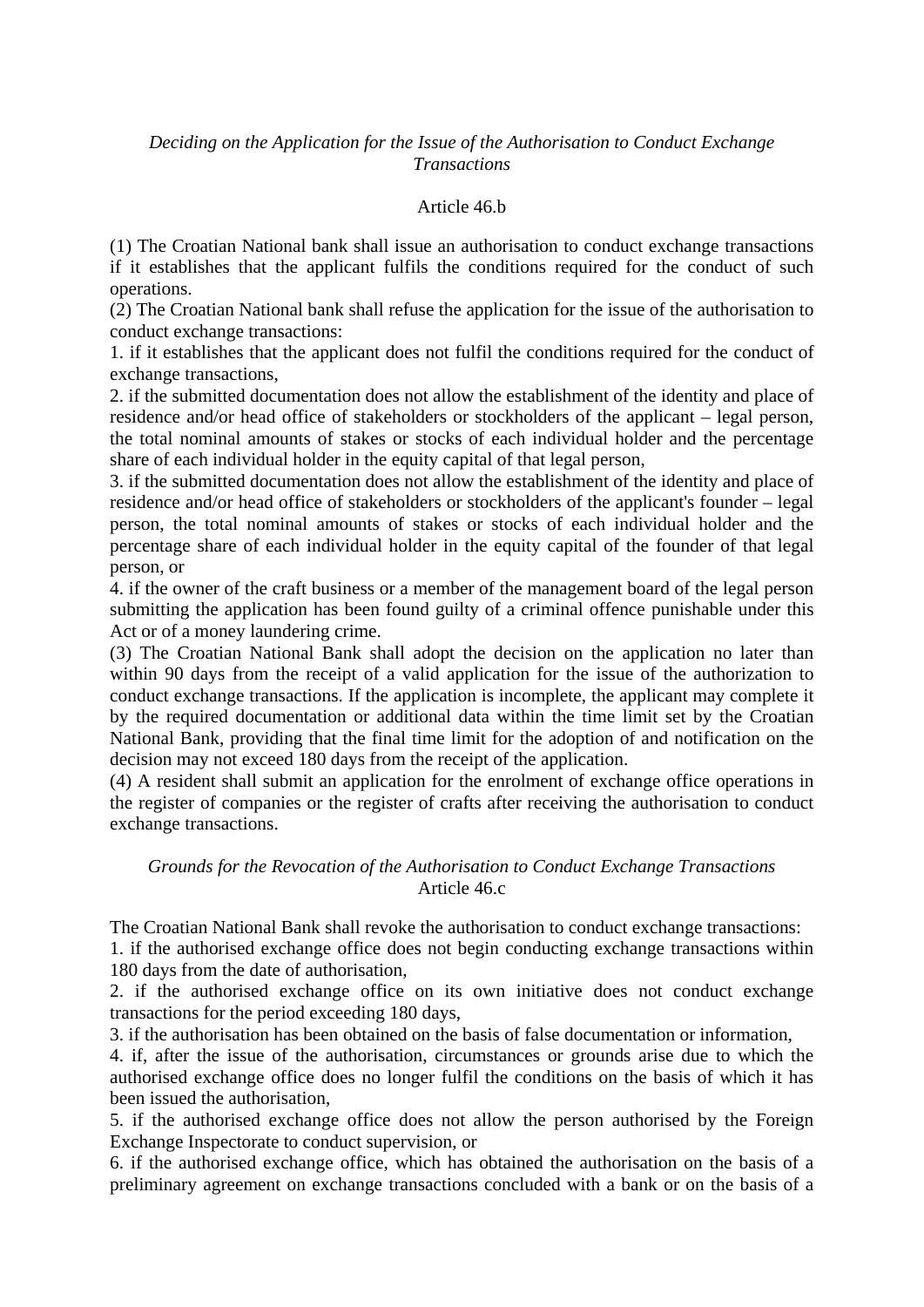preliminary agreement on the purchase of a protected computer programme for exchange transactions, within the time limit set in the authorisation of the Croatian National Bank, does not submit the agreement on exchange transactions concluded with a bank or a certificate of the producer of the protected computer programme attesting the authenticity of the purchased and installed programme.«

### Article 3

In Article 49, paragraph 5, after the words «for the purpose of» the following words are added «controlling foreign exchange operations and».

After paragraph 5, added is paragraph 6, which reads as follows:

»(6) Residents covered by the obligation to report to the Croatian National Bank on capital transactions with non-residents shall, at the request of the Ministry of Finance – Foreign Exchange Inspectorate, submit data on actual owners of a non-resident with which they conclude transactions if the non-resident in question is an off-shore undertaking.«

## $Articl<sub>e</sub>$  4

In Article 56, added is a new paragraph 2, which reads as follows:  $\gg$ (2) The submission of data on a supervised person, which are required in supervisory procedures, shall not be considered a violation of the obligation to keep a business secret.« The present paragraph 2 shall become paragraph 3.

### Article 5

In Article 62, paragraph 1, item 1, after the word: «transactions» the following words are added: »without authorisation from the Croatian National Bank or«.

# Article 6

In Article 63, paragraph 1, item 18, after the word: »documentation« the following words are added: »and data«.

### Article 7

In Article 75, after the word: »transactions« the following words are added: »without authorisation from the Croatian National Bank or«.

#### Article 8

In Article 76, after the word: »transactions« the following words are added: »without authorisation from the Croatian National Bank or«.